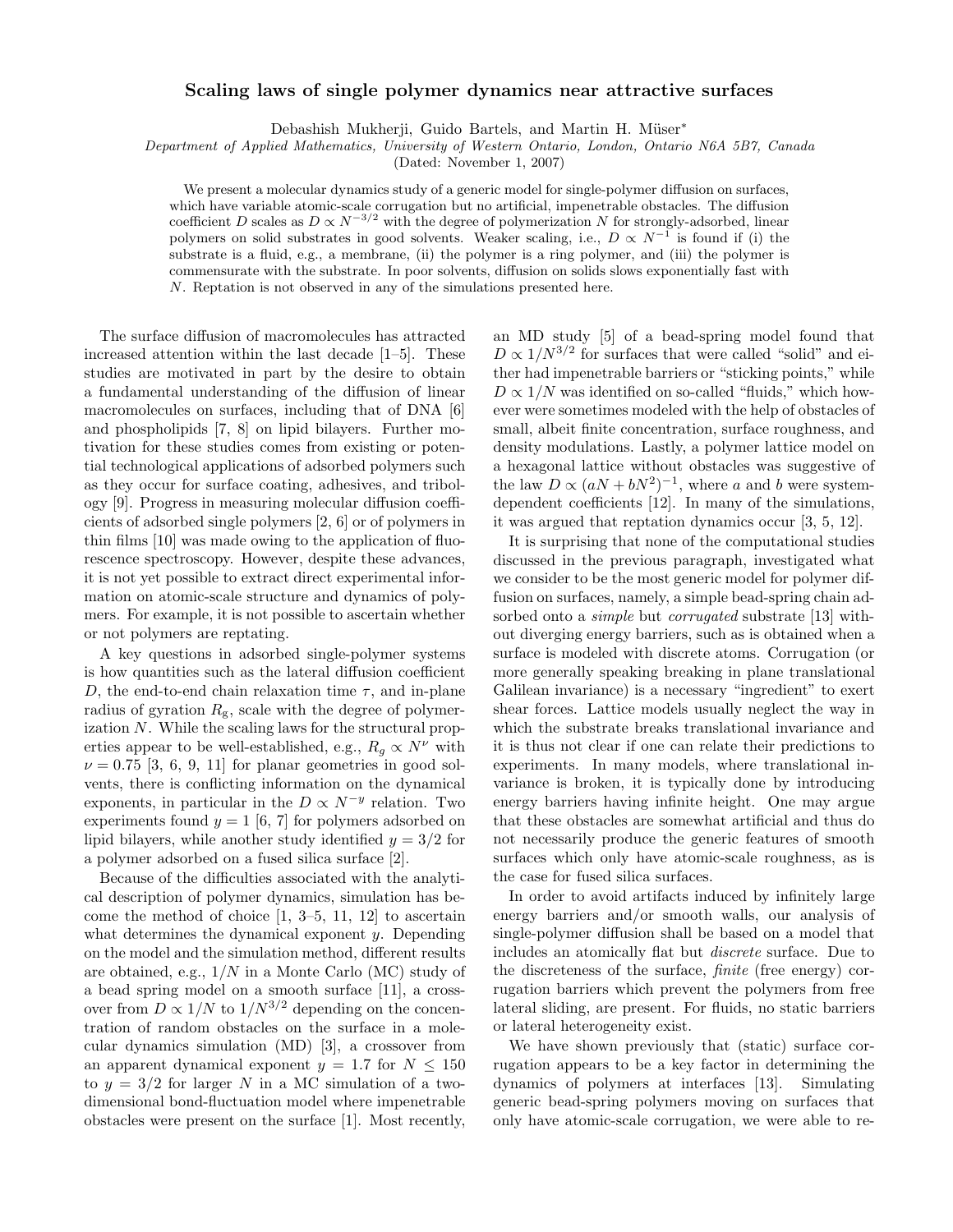produce the perhaps counter-intuitive experiments by Zhao and Granick  $[10]$ : They had found that D first increased with deposition concentration  $\Gamma$  and then suddenly dropped to a small value at a threshold concentration Γ<sup>∗</sup> . Our simulations suggested that the sudden drop in D may be due to a structural transition from single to double layers and that the double layers have more geometric flexibility to lock into the substrate's registry, which increases energy barriers and thus reduces lateral mobility at large  $\Gamma$  [13]. In comparison to other work where either an ideally flat surface or a strictly two-dimensional polymer embedded in a plane containing random obstacles were used, we believe that our scenario mimics the generic features of the experiments more closely. Therefore it would be interesting to revisit single polymer diffusion as a function of  $N$  with the same model that reproduced the non-monotonic behavior of D with Γ. We will also investigate the effect of molecular structure (linear vs. ring polymers) and initial conditions (flat adsorption vs. crossings).

In this work, all simulations are based on the same empirical bead-spring model [14] as for our study of  $D(\Gamma)$  [13]. Monomers interact with each other and with surface atoms through truncated Lennard Jones (LJ) potentials, which are all identical except in good solvent conditions, when the cutoff radius for the monomermonomer LJ potential is reduced from twice to one times  $2^{1/6}$  times the LJ radius. As in our previous work, the thermal energy is set to half the LJ energy unit. Temperature is imposed through a Langevin thermostat that only acts on the motion normal to the surface. The coupling strength of the thermostat was varied by a factor of ten without changing the results in any discernable fashion. We did not include explicit solvent in order to emphasize the damping of the polymers due to wall friction. Since our calculations are in thermal equilibrium and thus in linear response, damping due to wall friction and damping due to hydrodynamic interactions are linearly additive.

The configurations are equilibrated for a few hundred million MD time steps (depending on the chain size) and then observations are carried out over another  $15 \cdot 10^6$ MD time steps, this corresponds to  $7.5 \cdot 10^4 t_0$ , where  $t_0$  is the LJ time unit. To illustrate our simple, albeit generic model further, typical equilibrated configurations on solids are shown in the auxiliary electronic material for both solvent conditions [15]. In some cases, we also considered ring polymers, in which case the first and the last monomers are connected by a covalent bond.

We wish to note that the dynamics of polymers shortly after deposition appears to be rather interesting, complex, and of relevance for the long-time dynamics, in particular if the surface concentrations are higher than those used in the current work [13]. The relevance of initial conditions, however, appears to be less of an issue for single polymer deposition. For the same interaction po-

tentials, single polymers, even longer ones, have a much lower propensity to form double layers or other multilayered structures than shorter chains at moderate concentrations, say at 50% surface coverage. For instance, when initial structures are prepared such that the polymers have single or double crossings, the crossings become unstable after a few  $10^5$  MD time steps within the parameter space investigated here. These observations motivated us to favor "flat" deposition of the polymers onto the surfaces. Of course, our initial conditions do not prevent the polymer from "piling up" at long times when the solvent conditions are poor.

Although the central interest in this paper is the calculation of the in-plane diffusion coefficient  $D$ , we wish to point out that we provide evidence in the auxiliary, electronic material [15] that our model shows the right scaling for the in-plane radius of gyration. D is obtained by measuring the slope of the centroids' mean-square displacement at large times. The main part of Fig. 1 summarizes the most important results for good solvent conditions. The data for our default system (linear polymer, regular interaction between monomers and wall atoms) is consistent with the power law  $D \propto N^{-3/2}$  predicted by Azuma and Takayama [1] and with the experiments on PEG near fused silica surface [2]. It is surprising that introducing impenetrable barriers as done in Ref. 1 appears to have the same effect on the  $D(N)$  scaling as finite barriers that can be overcome by thermal fluctuation. We certainly feel that our model is not only simpler, but as argued above, more general and natural than previously used models to describe the dynamics. Unfortunately, our results appear to be in partial contradiction to those of Qian et al. [5], who found that roughness and density modulation near the surface is not necessarily sufficient to obtain  $y = 3/2$ .

The result for our default system and its apparent contradiction with Ref. 5 invokes the question of whether a cross-over to linear scaling would be found if N were distinctly larger than those values investigated here. An argument for this type of crossover would be that fractions of the polymers may move as uncorrelated domains and thus lead to Rouse dynamics at large values of  $N$ . We feel that this argument should be correct (at least) for dimensions equal to or above the upper critical dimension of the self-avoiding walk, i.e., for  $d > 4$ . However, investigating this issue in dimension four or above is beyond the scope of this manuscript.

In order to investigate the possibility of a cross-over in two-dimensional surface diffusion, the roughness of the walls was reduced. A reduced roughness should reduce the pinning and thus make the substrate more fluid-like. Roughness was reduced by increasing the LJ radius for the interaction between wall atoms and monomers,  $\sigma_{\rm SD}$ while keeping all other terms constant. This way the amplitude of the roughness is changed without altering the substrate's lattice spacing. When roughness is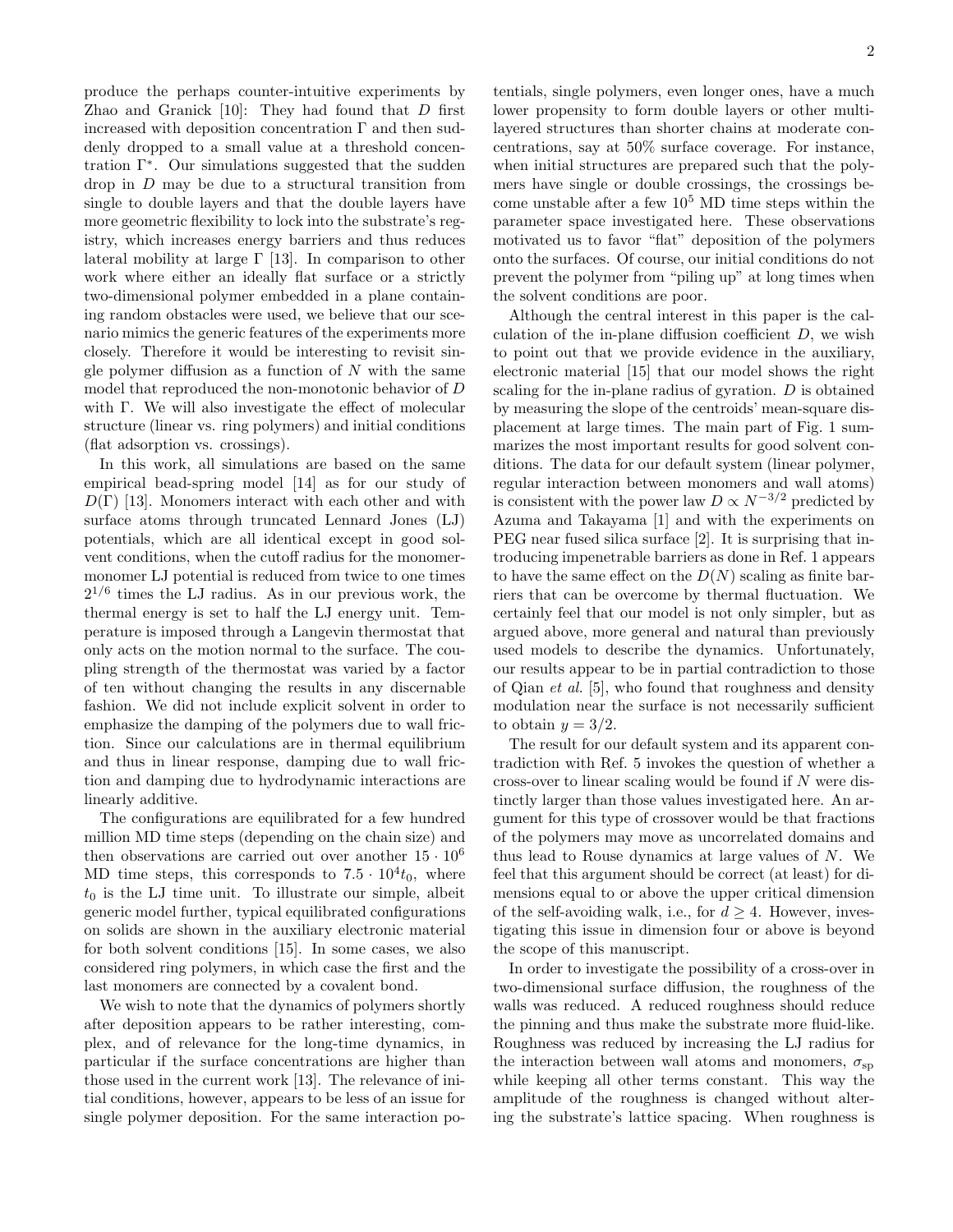

FIG. 1: (Color online) Lateral diffusion  $D(N)$  as a function of degree of polymerization N for good solvent and both linear (triangles) and ring polymers (circles). Results are shown for different LJ radii  $\sigma_{sp}$  that is used for the interaction between monomers and wall atoms. Large values of  $\sigma_{sp}$  result in small roughness and vice versa. Triangles down, right, and up reflect high, medium, and small corrugation, respectively. Lines are guides to the eye. Solid lines (blue and red) indicate an  $N^{-3/2}$  power law, long-dashed (green, red and black) lines  $N^{-1}$  and short-dashed (black) lines an  $N^{-0.75}$  power law. Error bars are about symbol size. Inset:  $D(N)$  for linear polymers in a poor solvent.

made very small,  $D \propto N^{-1}$  is observed within the full range of  $N$ , which is to be expected for the diffusion on a fluid substrate (see discussion below). For intermediate roughness, a cross-over from  $1/N$  to  $1/N^{3/2}$  scaling is observed with increasing  $N$ , in contradiction to the argument that the polymer should decompose into units that move in an uncorrelated fashion. Due to the observation of this cross-over, we expect  $D \propto N^{-3/2}$  at large N for any strongly adhering surface with finite, static barriers. Since the energy barriers are finite, no reptation is required for the polymers to diffuse on the surface. Indeed, when looking at movies of the MD simulations, see also a series of snapshots in the auxiliary electronic material, no indication of reptation can be identified [15].

An ideal flat surface (plus a linear-response damping acting on the monomers in lateral direction due to collision with atoms in the substrate) automatically induces a damping that increases with  $N$  so that  $D$  should scales as  $1/N$  or potentially faster if additional dissipation channels are present. In our simulations, we neither imposed external damping within the lateral direction nor did we include hydrodynamic interactions. However, due to the substrate's residual roughness, coupling of longitudinal, transverse, and normal motion allows dissipating the kinetic energy associated with the polymer's in-plane center of mass motion to the normal degrees of freedom.

This effect is sufficient to reproduce the same effect as hydrodynamic interaction with the substrate as long as the chain is fully adsorbed. This is why we abstained from incorporating hydrodynamic interactions directly and why we can observe an apparent exponent of  $y = 1$  at small N and small roughness. A damping linear in  $N$  also occurs on flat substrates if the interaction between susbtrate and polymers are modeled with a dissipative-particle dynamics thermostat [5].

We can now explain why experiments (as well as some simulations) sometimes indicate Rouse dynamics  $(y =$ 1.0) instead of  $y = 3/2$ . The experiments favoring  $y = 1.0$ were done on polymers adsorbed onto lipid bilayers [6, 7]. These, however, are known to be in a fluid state. The polymers are thus "rubbing" against an on average uncorrugated, homogeneous fluid rather than against a solid with static corrugation, so that the damping (i.e., the inverse diffusion constant) of the polymers centroid is simply proportional to the number of monomers in contact with the fluid. For strongly adsorbed polymers the argument naturally leads to Rouse dynamics because each monomer is in contact with the lipid bilayer. The same argument explains why lattice models which do not explicitly include barriers, find  $D \propto 1/N$ . MC dynamics are intrinsically over damped, but the absence of any substrate-induced barrier does not add any (additional) resistance to sliding. The experiment suggesting that  $y = 3/2$  was performed on a solid substrate. Our simulations indicate that finite, static (free) energy barriers, as they exist on solid substrates, produce dynamics with  $y = 3/2$ , at least if N is made sufficiently large. While this conclusion supports a similar conclusion by Qian et al. [5], we would like to emphasize that our fluids do not have *any* type of heterogeneity, while our solids neither require impenetrable barriers nor sticking points.

The observation of a cross-over from  $y = 1$  to  $y = 3/2$ for intermediate roughness suggests that the motions of the monomer units are highly correlated throughout the full chain (as argued above, if one could decompose the polymer into uncorrelated units,  $1/N$  scaling should be observed). Thus, imposing a topological constraint, such as constraining the polymer to form closed rings, should have the potential to alter the dynamical exponent  $y$ , even though static properties such as the exponent  $\nu$  may remain unaltered. When simulating ring polymers, we indeed find a different value for y, i.e., a cross-over from  $y = 0.75$  for short chains  $(N \leq 70)$  to  $y = 1$  for long chains. The damping for long chains is probably due to the viscous damping force, which is an unavoidable consequence of the transverse-normal coupling discussed in a precedent paragraph.

In order to reduce the correlation between different monomer segments, we also investigated polymers that were made locally commensurate with the substrate, i.e., the ideal bond length between two adjacent monomers in the backbone of the chain was made identical to the